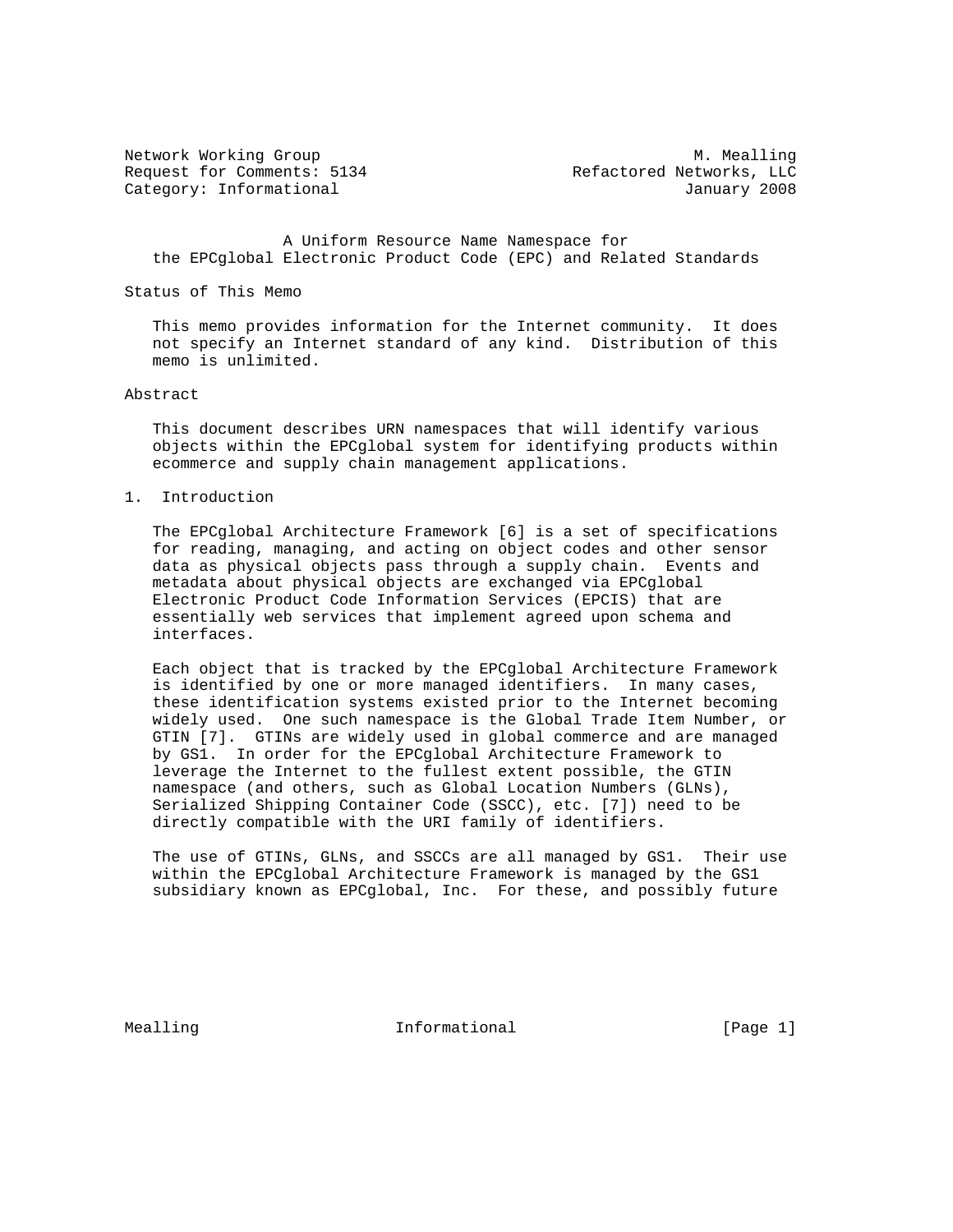identification systems, a single Uniform Resource Name (URN) Namespace ID (NID) is being requested: 'epc'. Each of the identifier namespaces mentioned will have a separate sub-space beneath the top level 'epc' NID.

 In addition to physical object identifiers, the EPCglobal Architecture Framework requires new namespaces for naming system components. In many cases, an interface within the EPCglobal Architecture Framework is XML [11] based and as such will require naming schemes for its XML schema [9] and various namespaces [10]. For these uses, another Uniform Resource Name (URN) Namespace ID (NID) is being requested: 'epcglobal'. Each specification or system component within the EPCglobal Architecture Framework will have a separate sub-space beneath the top level 'epcglobal' NID.

 Since the EPCglobal Architecture Framework is engineered for widespread and general use, this namespace specification is a formal one, and the namespace IDs that are being requested are 'epc' and 'epcglobal'. It is important to note that it is the explicit intent that various sub-namespaces of the 'epc' NID actually name real, physical objects and/or corporeal entities. In contrast, sub namespaces of the 'epcglobal' NID name logical or software constructs, such as schema namespaces.

2. 'epc' Registration Template

Namespace ID:

"epc"

Registration Information:

 Registration Version Number: 1 Registration Date: 2008-01-16

Declared registrant of the namespace:

 EPCglobal, Inc. is a subsidiary of GS1 Princeton Pike Corporate Center 1009 Lenox Drive, Suite 202 Lawrenceville, NJ 08648, USA bhogan@epcglobalinc.org Tel: +1-609-620-4585

Mealling **Informational Informational** [Page 2]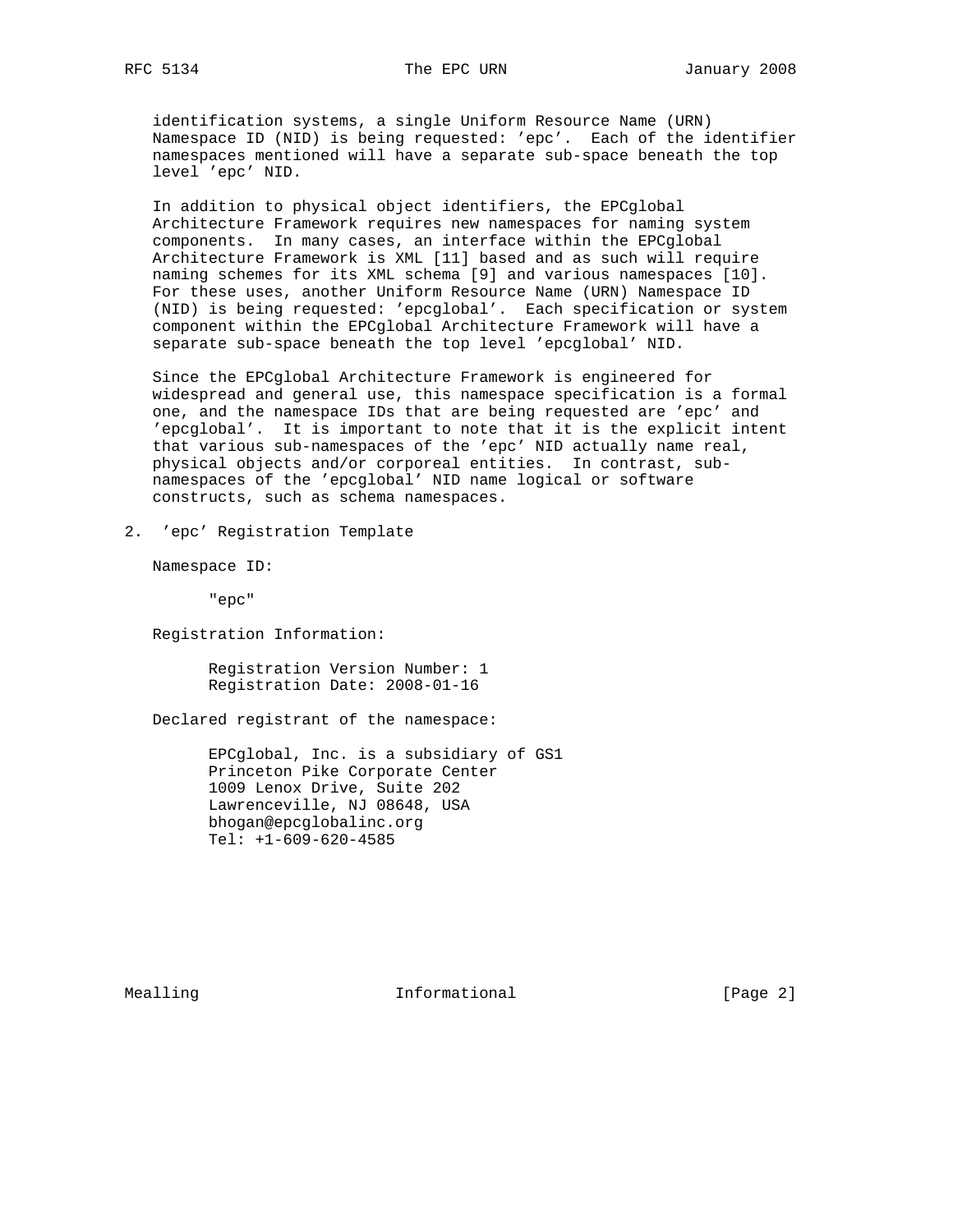# Declaration of structure:

 The normative specification of the structure of the 'epc' namespace is "EPC Tag Data Standards" [5]. The examples given below are not normative.

 The 'epc' namespace is a set of sub-namespaces that can be extended in the future. The following ABNF [2] defines how the sub-namespaces are identified and any restrictions on their syntax (definitions not specified below can be found in RFC 2141 [1]):

```
 EPC-URN = "urn:epc:" sub-ns-name ":" sub-ns
   sub-ns-name = let-num [ 1*let-num-hyp ]
 sub-ns = 1*<URN chars>
 let-num = upper / lower / number
   let-num-hyp = upper / lower / number / "-"
  upper = 8x41-5A ; "A" - "Z"
lower = <math>$x61-7A</math> ; "a" - "z" number = "0" / "1" / "2" / "3" / "4" / "5" / "6" / "7" /
                "8" / "9"
```
 For example, the sub-namespace 'sgtin' has the following definition (this ABNF is non-normative):

```
 SGTIN-URI = "urn:epc:id:sgtin:" SGTINURIBody
 SGTINURIBody = 2*(PaddedNumericComponent ".") NumericComponent
   NumericComponent = ZeroComponent / NonZeroComponent
   ZeroComponent = "0"
   NonZeroComponent = NonZeroDigit *Digit
   PaddedNumericComponent = *Digit
   Digit = "0" / NonZeroDigit
   NonZeroDigit = "1" / "2" / "3" / "4" / "5" / "6" / "7" / "8" / "9"
```
 This equates to a namespace that has three period separated series of digits:

### urn:epc:id:sgtin:900100.0003456.1234567

 The first series is a company prefix, the second denotes a product reference assigned by that company, and the third is a serial number for a specific instance of their product. Note that leading zeros are significant.

Mealling 10 and 10 millional 11 million in the UP of the Mean of the Mean of the Mean of the Informational 10 million in the UP of the Mean of the Mean of the Mean of the Mean of the Mean of the Mean of the Mean of the Mea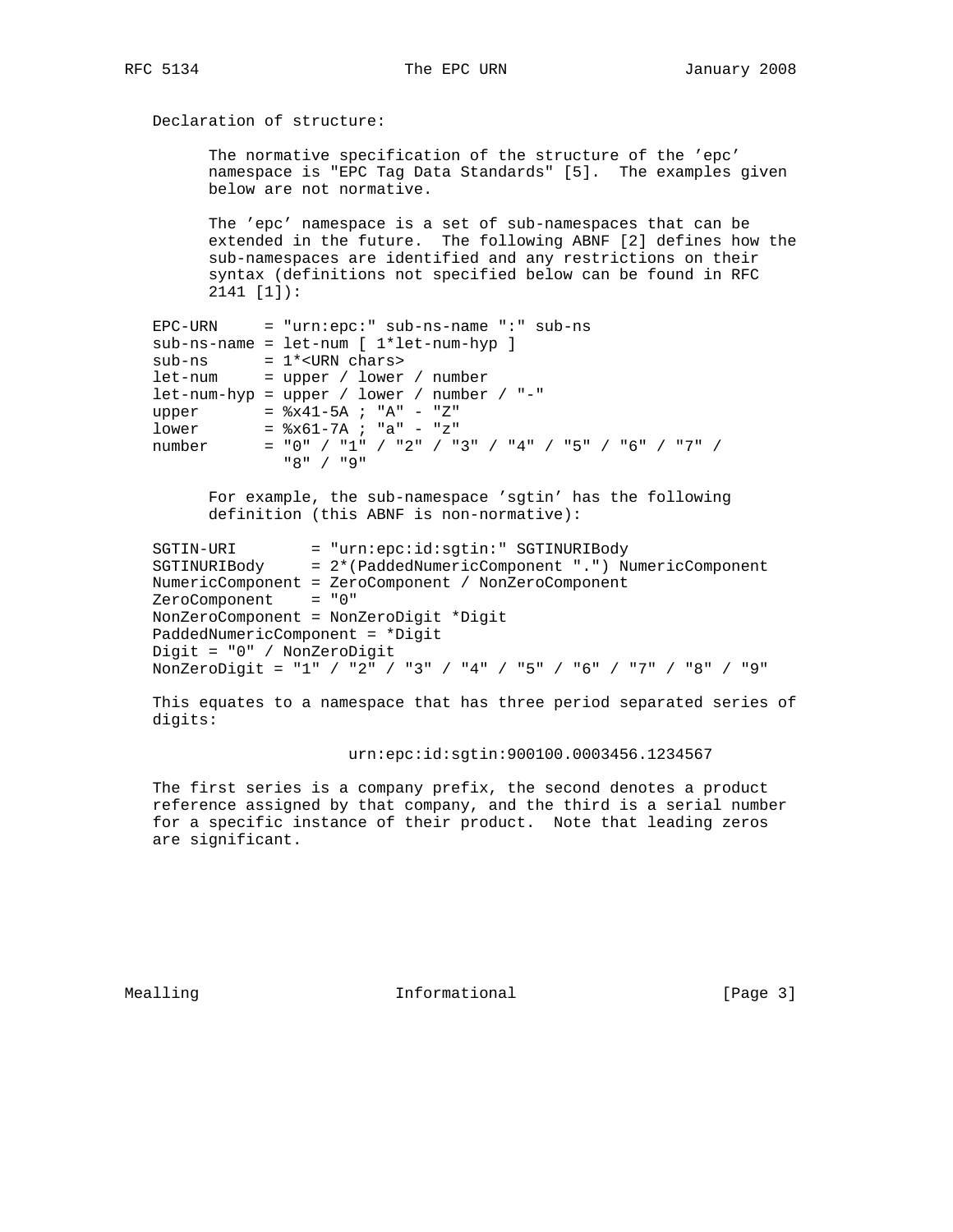Relevant ancillary documentation:

 The standards that define the EPCglobal Architecture Framework and the processes for creating new sub-namespaces are managed by EPCglobal, Inc. and can be found on its website. Several sub-namespaces are defined in the "EPC Tag Data Standards" [5].

Identifier uniqueness considerations:

 The namespaces that make up the 'epc' namespace are all managed by an organization with almost 50 years of namespace management experience. In all cases (existing or new), the uniqueness of each namespace is an inherent part of the EPCglobal Architecture Framework.

Identifier persistence considerations:

 The assignment process guarantees that names are not reassigned and that the binding between the name and its resource is permanent, regardless of any standards or organizational changes.

Process of identifier assignment:

 Names are assigned by the EPCglobal standards publication process and by any entities that are sub-delegated by EPCglobal. It is important to note that in many cases the names assigned will explicitly denote physical objects and not an electronic representation of that object.

Process of identifier resolution:

 Certain sub-namespaces are resolved via the Object Naming Service, defined in "Object Naming Service (ONS) Version 1.0" [4], which is a valid implementation of the Dynamic Delegation Discovery System that is defined in RFC 3401 [3].

Rules for Lexical Equivalence:

The entire URN is case-sensitive.

Conformance with URN Syntax:

 There are no additional characters reserved except as noted in the ABNF above.

Mealling **Informational Informational** [Page 4]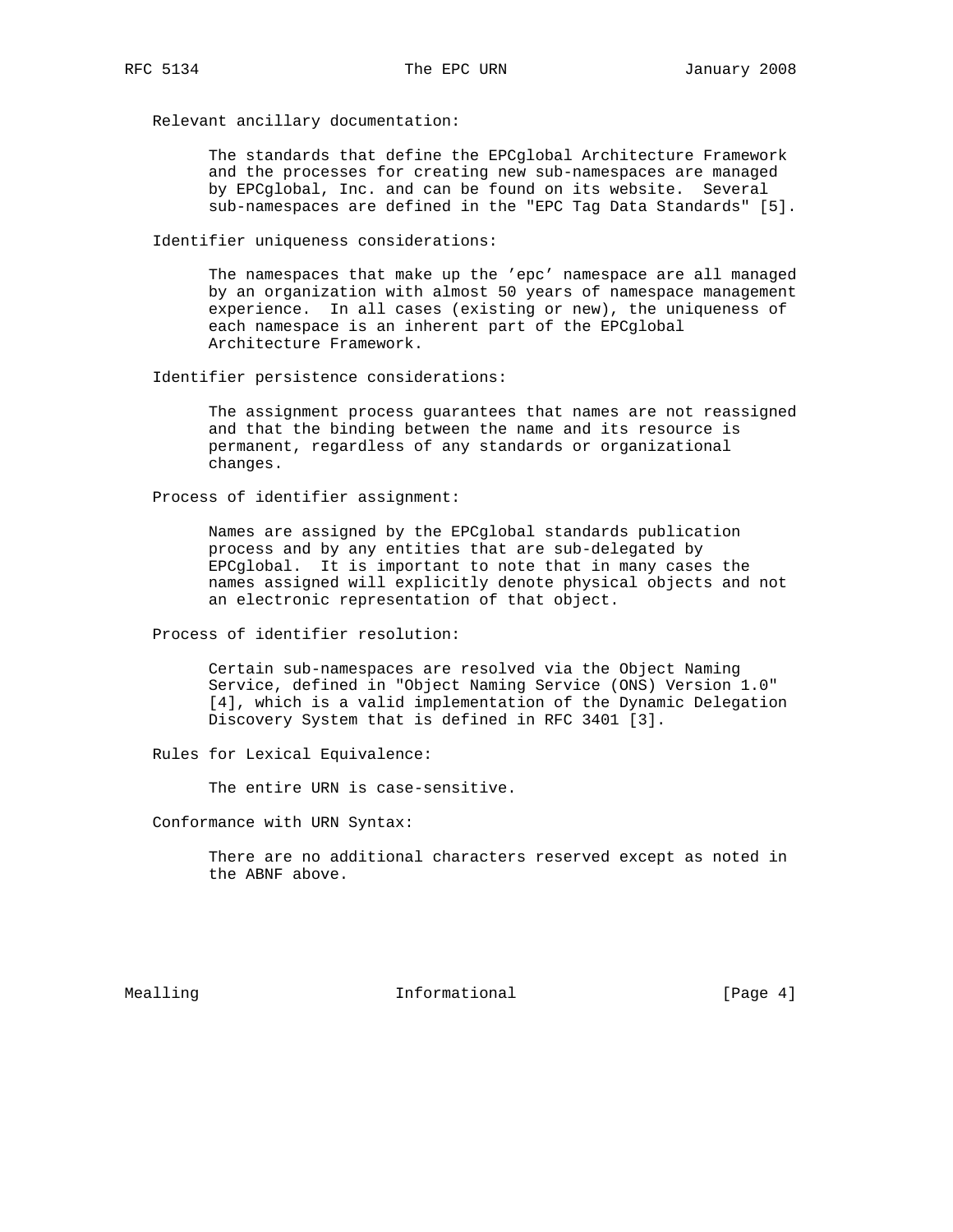Validation mechanism:

 In the case of each sub-namespace, there will be namespace specific rules for determining validity. In each case, the reader is referred to the appropriate EPCglobal-maintained documentation.

Scope:

Global

3. 'epcglobal' Registration Template

Namespace ID:

"epcglobal"

Registration Information:

 Registration Version Number: 1 Registration Date: 2007-03-06

Declared registrant of the namespace:

 EPCglobal, Inc. is a subsidiary of GS1 Princeton Pike Corporate Center 1009 Lenox Drive, Suite 202 Lawrenceville, NJ 08648, USA bhogan@epcglobalinc.org Tel: +1-609-620-4585

Declaration of structure:

 The normative specifications for the structure of the 'epcglobal' namespace are various standards available at EPCglobal's public website. The examples given below are not normative.

 The 'epcglobal' namespace is a set of sub-namespaces that can be extended in the future. The following ABNF defines how the sub-namespaces are identified and any restrictions on their syntax (definitions not specified below can be found in RFC 2141 [1]):

Mealling 10 and 10 millional 11 million of the UP (Page 5)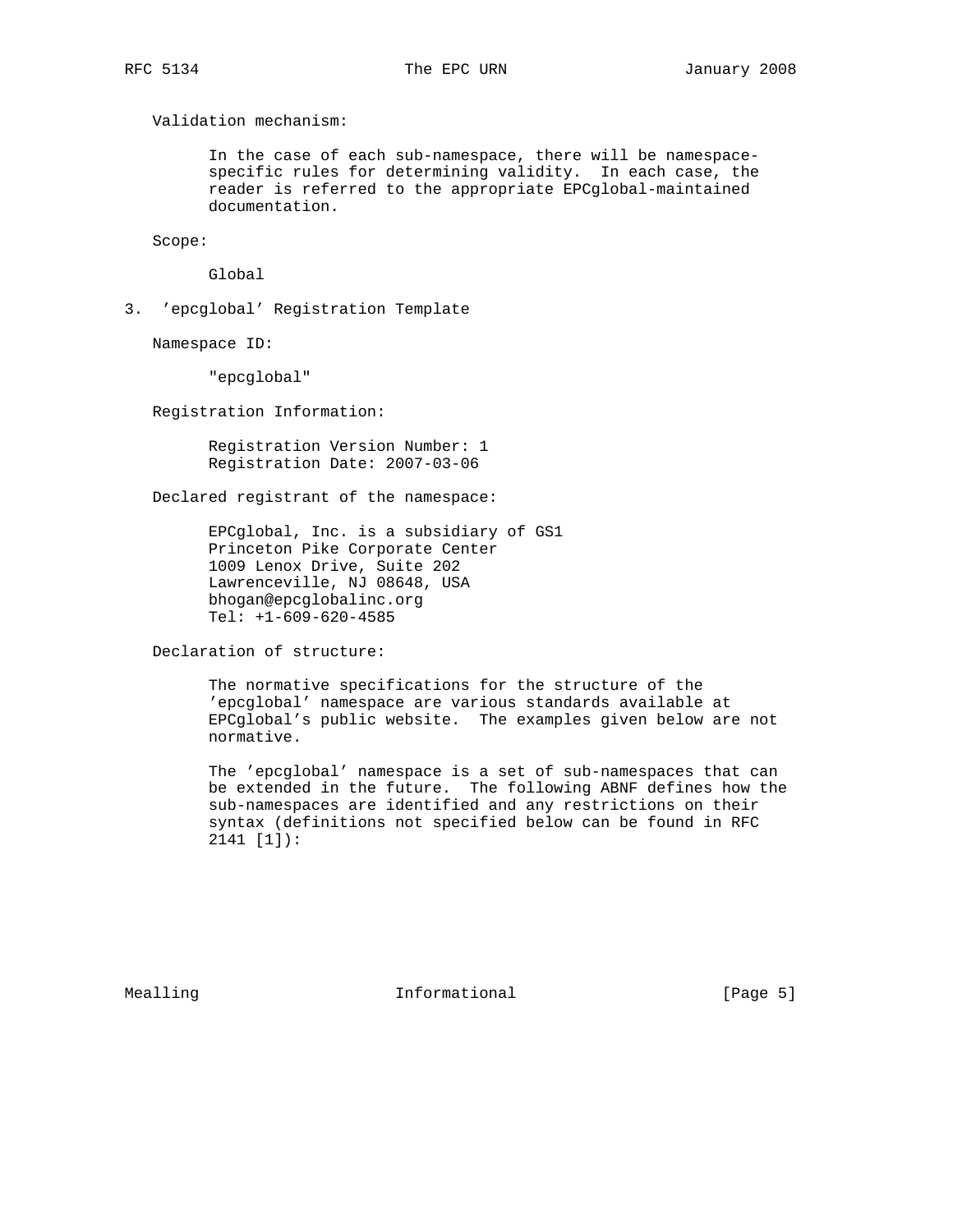|             | $EPCGLOBAL-URN = "urn:epcqlobal:" subnsname ":: subns$ |
|-------------|--------------------------------------------------------|
| subnsname   | $=$ let-num [ $1*$ let-num-hyp ]                       |
| subns       | $= 1*$ <urn chars=""></urn>                            |
| let-num     | $=$ upper / lower / number                             |
| let-num-hyp | = upper / lower / number / "-"                         |
| upper       | $=$ $8x41-5A$ ; "A" - "Z"                              |
| lower       | $=$ $x61-7A$ ; "a" - "z"                               |
| number      | $=$ "0" / "1" / "2" / "3" / "4" / "5" / "6" / "7" /    |
|             | "א / "ש                                                |

 For example, the identifier "urn:epcglobal:ale:xsd:1" is defined in the "Application Level Events 1.0 Specification" [8] for use as an XML namespace identifier for XML documents conforming to that specification.

### Relevant ancillary documentation:

 The standards that define the EPCglobal Architecture Framework and the processes for creating new sub-namespaces are managed by EPCglobal, Inc. and can be found on its website.

Identifier uniqueness considerations:

 The namespaces that make up the 'epcglobal' namespace are all managed by an organization with almost 50 years of namespace management experience. In all cases, the uniqueness of each namespace is an inherent part of the EPCglobal Architecture Framework.

Identifier persistence considerations:

 The assignment process guarantees that names are not reassigned and that the binding between the name and its resource is permanent, regardless of any standards or organizational changes.

Process of identifier assignment:

 Names are assigned by the EPCglobal, Inc. standards publication process.

Process of identifier resolution:

No resolution mechanism is required or provided.

Mealling and Informational Theorem is the end of  $[Page 6]$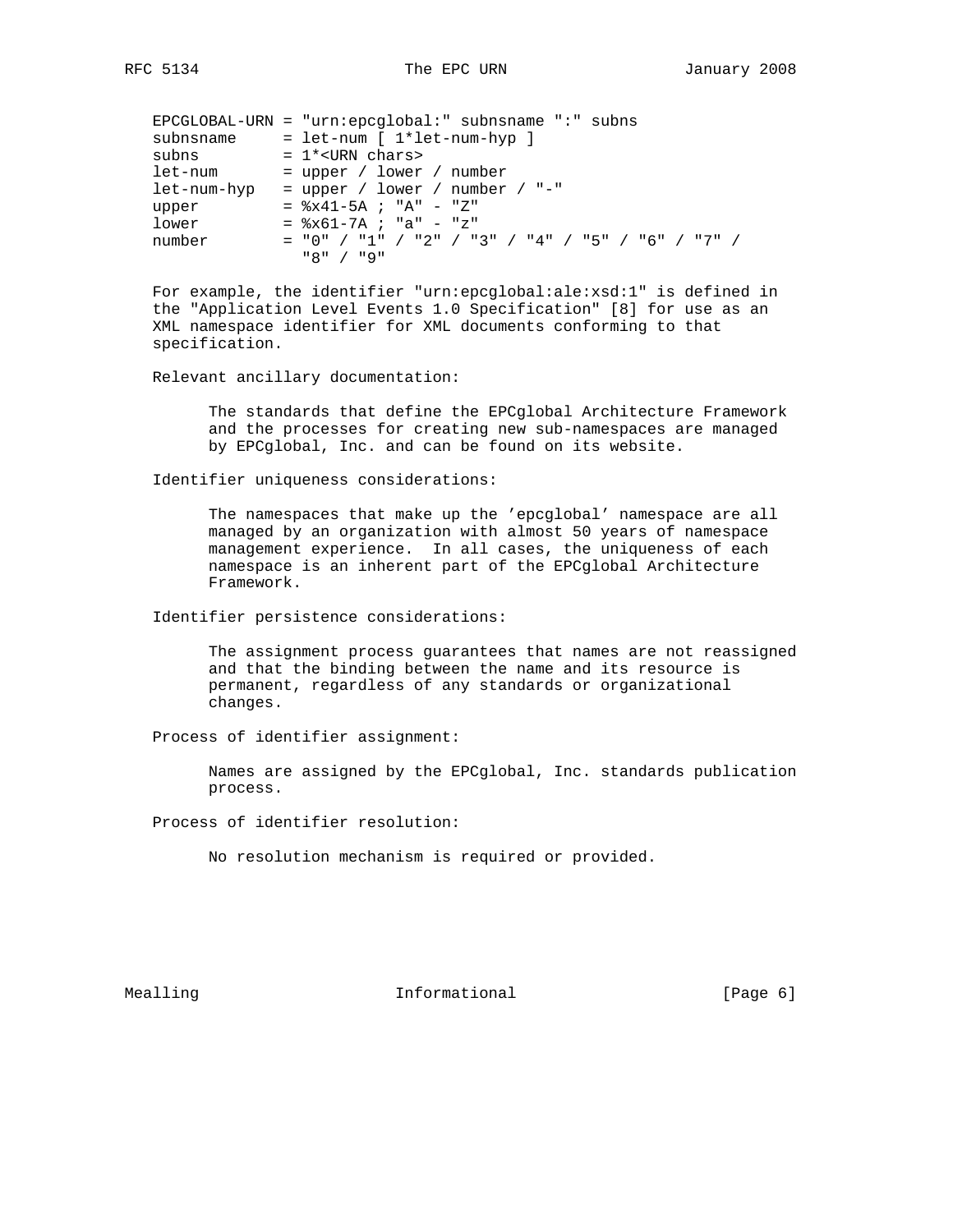Rules for Lexical Equivalence:

The entire URN is case-sensitive.

Conformance with URN Syntax:

 There are no additional characters reserved except as noted in the ABNF above.

Validation mechanism:

 In the case of each sub-namespace, there will be namespace specific rules for determining validity. In each case, the reader is referred to the appropriate EPCglobal-maintained documentation.

Scope:

Global

4. IANA Considerations

 This document includes two URN Namespace registrations that have been entered into the IANA registry for URN NIDs.

5. Namespace Considerations

 Due to EPCglobal, Inc. being a subsidiary of an internationally recognized authority for the identifiers embedded within the 'epc' namespace, as well as being the internationally recognized standards body for the standards that define identifiers in the 'epcglobal' namespace, these namespaces represent the best approach to naming products and entities within the world of supply chain management and ecommerce in general. There are no other alternative namespaces that have the level of authority and industry acceptance that the EPC does.

6. Community Considerations

 The EPCglobal Architecture Framework is intended to bring the Internet to the world of supply chain management and beyond. It can be used to tie physical objects to their virtual descriptions and as such has many wide ranging applications for the average Internet use. Thus, it is very much the intent that this namespace, and the entire EPCglobal Architecture Framework, considers the entire Internet as the scope of its community.

Mealling **Informational Informational** [Page 7]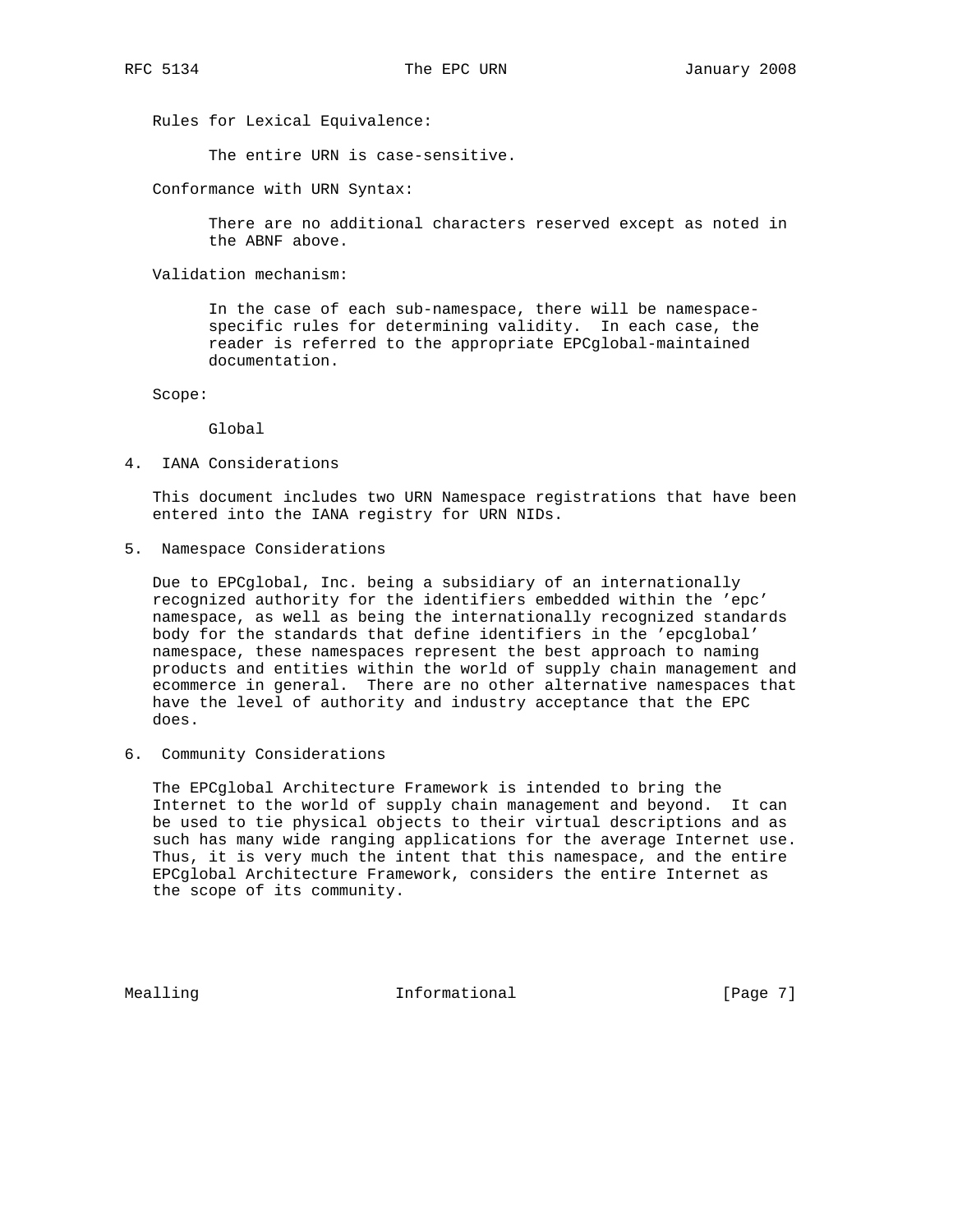7. Security Considerations

 The EPCglobal Architecture Framework is based almost exclusively on Internet and Web standards. Thus, the security impacts of each of its underlying technologies should be examined for weaknesses and threats. The primary threats will come from the fact that these names will identify physical things that can be of high value, thus the temptation to spoof metadata about that identifier (its cost, size, etc) will be much greater. Therefore, the role of digital signatures, secure resolution mechanisms, and trust relationships is very fundamental to the system.

8. References

- 8.1. Normative References
	- [1] Moats, R., "URN Syntax", RFC 2141, May 1997.
	- [2] Crocker, D., Ed. and P. Overell, "Augmented BNF for Syntax Specifications: ABNF", RFC 4234, October 2005.
	- [3] Mealling, M., "Dynamic Delegation Discovery System (DDDS) Part One: The Comprehensive DDDS", RFC 3401, October 2002.
	- [4] EPCglobal, Inc., "EPCglobal Network Object Name Service (ONS) 1.0", August 2003.
	- [5] EPCglobal, Inc., "EPC(tm) Tag Data Standards Version 1.3", February 2004.
	- [6] Traub, K., Allgair, G., Barthe, H., Burstein, L., Garrett, J., Hogan, B., Rodrigues, B., Sarma, S., Schmidt, J., Schramek, C., Stewart, R., and K. Suen, "The EPCglobal Architecture Framework", July 2005.
	- [7] GS1, "GS1 General Specifications v7.1", January 2007.
	- [8] EPCglobal, Inc., "The Application Level Events (ALE) Specification, Version 1.0", September 2005.
- 8.2. Informative References
	- [9] Thompson, H., Maloney, M., Beech, D., and N. Mendelsohn, "XML Schema Part 1: Structures Second Edition", World Wide Web Consortium Recommendation REC-xmlschema-1-20041028, October 2004, <http://www.w3.org/TR/2004/REC-xmlschema-1-20041028>.

Mealling The Informational The Informational (Page 8)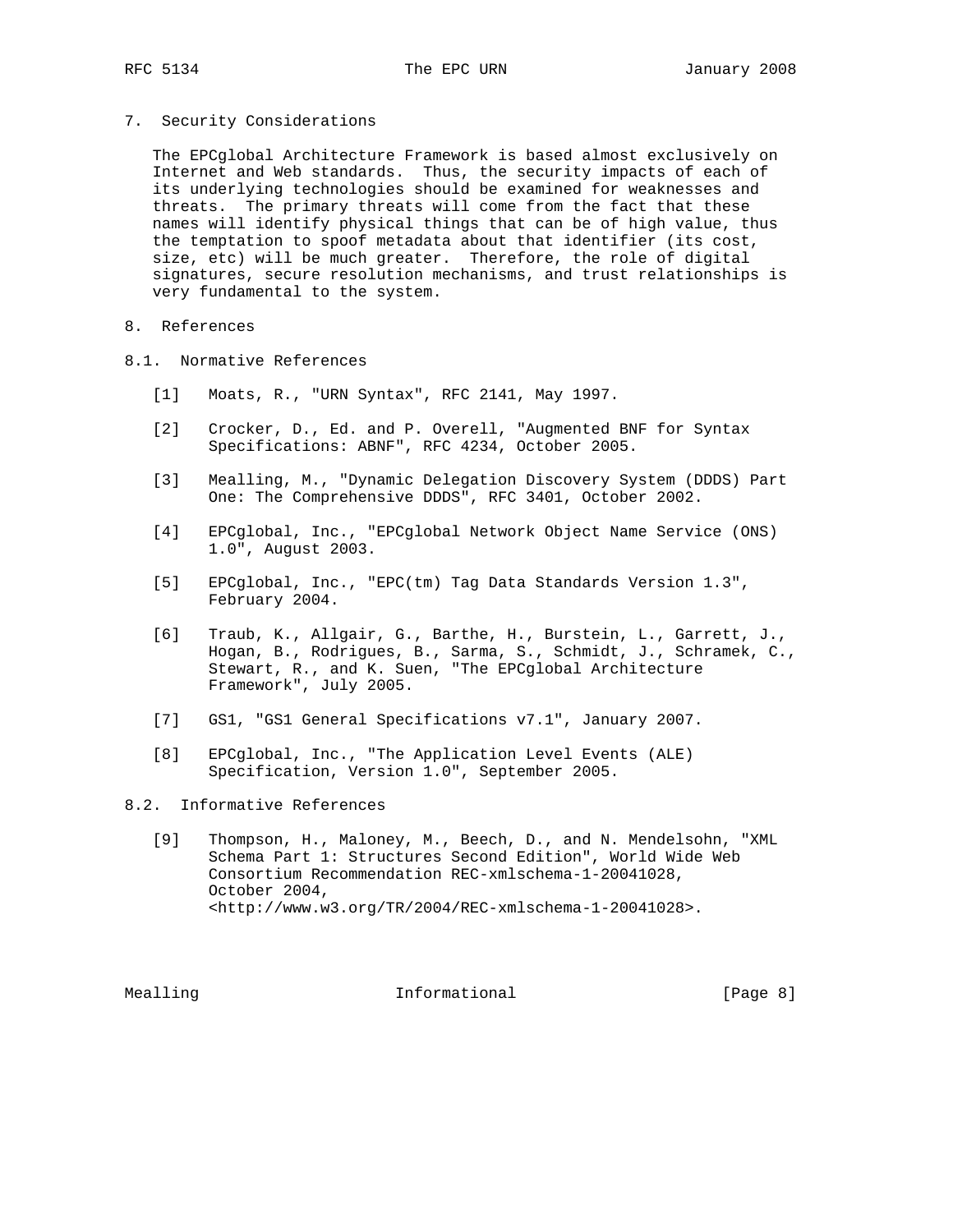- [10] Layman, A., Tobin, R., Bray, T., and D. Hollander, "Namespaces in XML 1.1", World Wide Web Consortium FirstEdition REC-xml names11-20040204, February 2004, <http://www.w3.org/TR/2004/REC-xml-names11-20040204>.
- [11] Bray, T., Maler, E., Yergeau, F., Sperberg-McQueen, C., and J. Paoli, "Extensible Markup Language (XML) 1.0 (Third Edition)", World Wide Web Consortium FirstEdition REC-xml-20040204, February 2004, <http://www.w3.org/TR/2004/REC-xml-20040204>.

Author's Address

 Michael Mealling Refactored Networks, LLC 1635 Old Hwy 41 Suite 112, Box 138 Kennesaw, GA 30152 US Phone: +1 678 581 9656 EMail: michael@refactored-networks.com URI: http://www.refactored-networks.com

Mealling **Informational Informational** [Page 9]